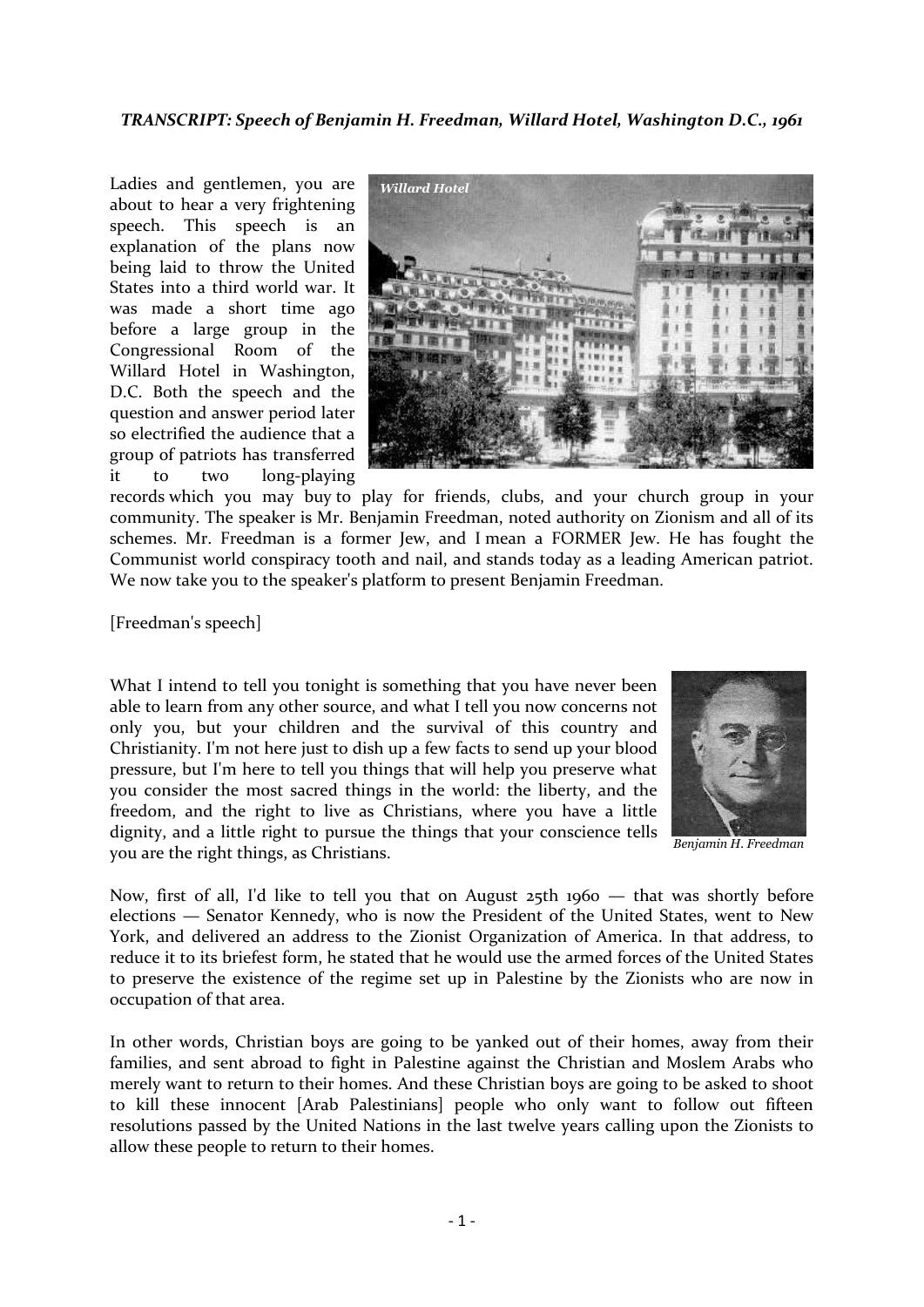Now, when United States troops appear in the Middle East to fight with the Zionists as their allies to prevent the return of these people who were evicted from their homes in the 1948 armed insurrection by the Zionists who were transplanted there from Eastern Europe... when that happens, the United States will trigger World War III.

You say, when will that take place? The answer is, as soon as the difficulty between France and Algeria has been settled, that will take place. As soon as France and Algeria have been settled, that will take place. As soon as France and Algeria have settled their difficulty, and the Arab world, or the Moslem world, has no more war on their hands with France, they are going to move these people back into their homes, and when they do that and President Kennedy sends your sons to fight over there to help the crooks hold on to what they stole from innocent men, women and children, we will trigger World War III; and when that starts you can be sure we cannot emerge from that war a victor. We are going to lose that war because there is not one nation in the world that will let one of their sons fight with us for such a cause.

I know and speak to these ambassadors in Washington and the United Nations — and of the ninety-nine nations there, I've consulted with maybe seventy of them — and when we go to war in Palestine to help the thieves retain possession of what they have stolen from these innocent people we're not going to have a man there to fight with us as our ally.

And who *will* these people have supporting them, you ask. Well, four days after President Kennedy — or he was then Senator Kennedy — made that statement on August 28, 1960, the Arab nations called a meeting in Lebanon and there they decided to resurrect, or reactivate, the government of Palestine, which has been dormant more or less, since the 1948 armed insurrection by the Zionists.

Not only that... they ordered the creation of the Palestine Army, and they are now drilling maybe a half a million soldiers in that area of the world to lead these people back to *their* homeland. With them, they have as their allies all the nations of what is termed the Bandung Conference Group. That includes the Soviet Union and every Soviet Union satellite. It includes Red China; it includes every independent country in Asia and Africa; or eighty percent of the world's total population. Eighty percent of the world's population. Four out of five human beings on the face of the earth will be our enemies at war with us. And not alone are they four out of five human beings now on the face of this earth, but they are the non-Christian population of the world and they are the non-Caucasians... the non-white nations of the world, and that's what we face.

And what is the reason? The reason is that here in the United States, the Zionists and their coreligionists have complete control of our government. For many reasons too many and too complex to go into here at this — time I'll be glad to answer questions, however, to support that statement — the Zionists and their co-religionists rule this United States as though they were the absolute monarchs of this country.

Now, you say, 'well, that's a very broad statement to make', but let me show what happened while you were — I don't want to wear that out — let me show what happened while *WE* were all asleep. I'm including myself with you. We were all asleep. What happened?

World War I broke out in the summer of 1914. Nineteen-hundred and fourteen was the year in which World War One broke out. There are few people here my age who remember that. Now that war was waged on one side by Great Britain, France, and Russia; and on the other side by Germany, Austria-Hungary, and Turkey. What happened?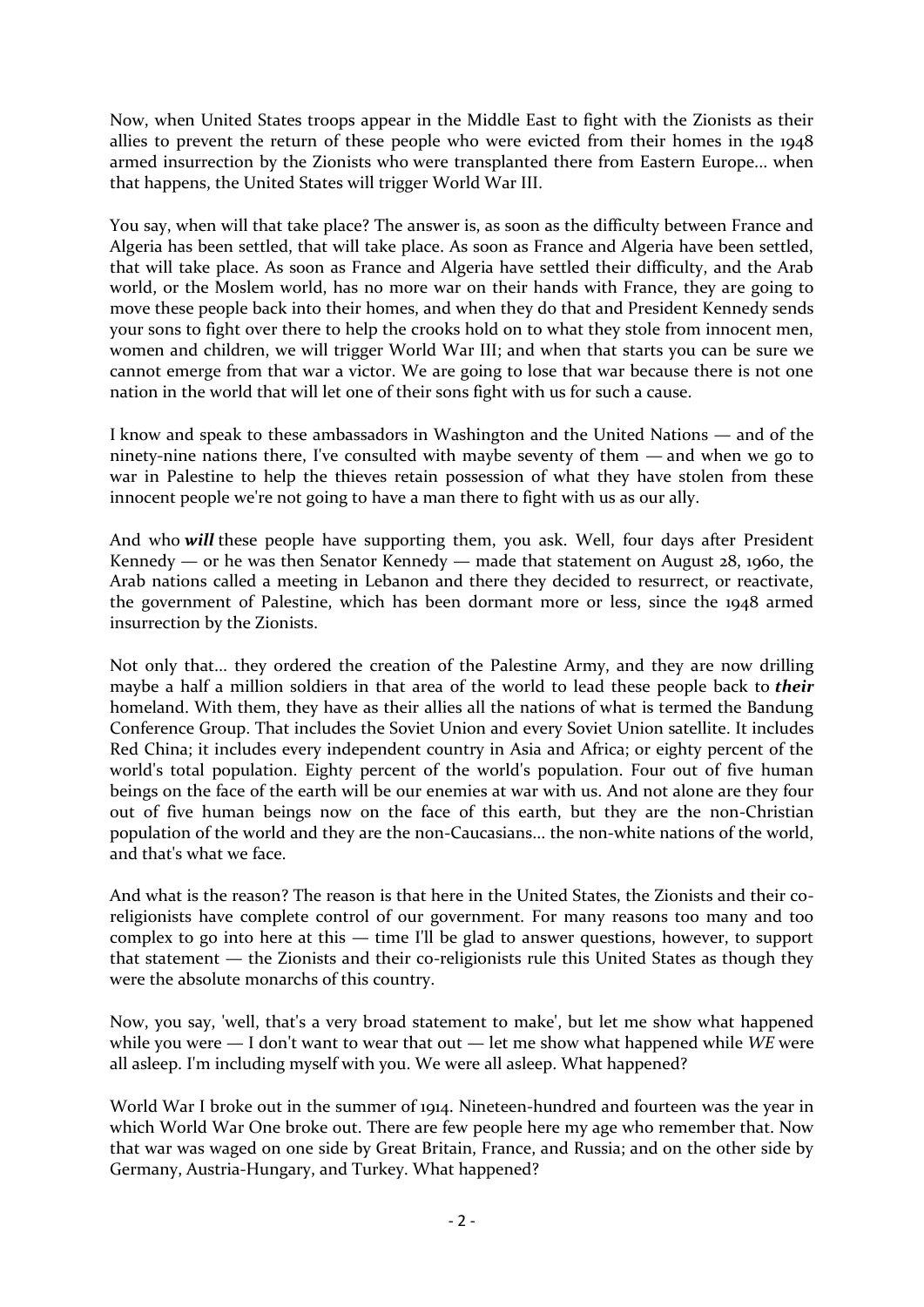Within two years Germany had won that war: not alone won it nominally, but won it actually. The German submarines, which were a surprise to the world, had swept all the convoys from the Atlantic Ocean, and Great Britain stood there without ammunition for her soldiers, stood there with one week's food supply facing her — and after that, starvation.

At that time, the French army had mutinied. They lost 600,000 of the flower of French youth in the defense of Verdun on the Somme. The Russian army was defecting. They were picking up their toys and going home, they didn't want to play war anymore, they didn't like the Czar. And the Italian army had collapsed.

Now Germany — not a shot had been fired on the German soil. Not an enemy soldier had crossed the border into Germany. And yet, here was Germany offering England peace terms. They offered England a negotiated peace on what the lawyers call a status quo ante basis. That means: "Let's call the war off, and let everything be as it was before the war started."

Well, England, in the summer of 1916 was considering that. Seriously! They had no choice. It was either accepting this negotiated peace that Germany was magnanimously offering them, or going on with the war and being totally defeated.

While that was going on, the Zionists in Germany, who represented the Zionists from Eastern Europe, went to the British War Cabinet and  $-1$  am going to be brief because this is a long story, but I have all the documents to prove any statement that I make if anyone here is curious, or doesn't believe what I'm saying is at all possible — the Zionists in London went to the British war cabinet and they said: "Look here. You can yet win this war. You don't have to give up. You don't have to accept the negotiated peace offered to you now by Germany. You can win this war if the United States will come in as your ally."

The United States was not in the war at that time. We were fresh; we were young; we were rich; we were powerful. They [Zionists] told England: "We will guarantee to bring the United States into the war as your ally, to fight with you on your side, if you will promise us Palestine after you win the war."

In other words, they made this deal: "We will get the United States into this war as your ally. The price you must pay us is Palestine after you have won the war and defeated Germany, Austria-Hungary, and Turkey."

Now England had as much right to promise Palestine to anybody, as the United States would have to promise Japan to Ireland for any reason whatsoever. It's absolutely absurd that Great Britain — that never had any connection or any interest or any right in what is known as Palestine — should offer it as coin of the realm to pay the Zionists for bringing the United States into the war.

However, they made that promise, in October of 1916. October, nineteen hundred and sixteen. And shortly after that — I don't know how many here remember it — the United States, which was almost totally pro-German — totally pro-German — because the newspapers here were controlled by Jews, the bankers were Jews, all the media of mass communications in this country were controlled by Jews, and they were pro-German because their people, in the majority of cases came from Germany, and they wanted to see Germany lick the Czar.

The Jews didn't like the Czar, and they didn't want Russia to win this war. So the German bankers — the German-Jews — Kuhn Loeb and the other big banking firms in the United States refused to finance France or England to the extent of one dollar. They stood aside and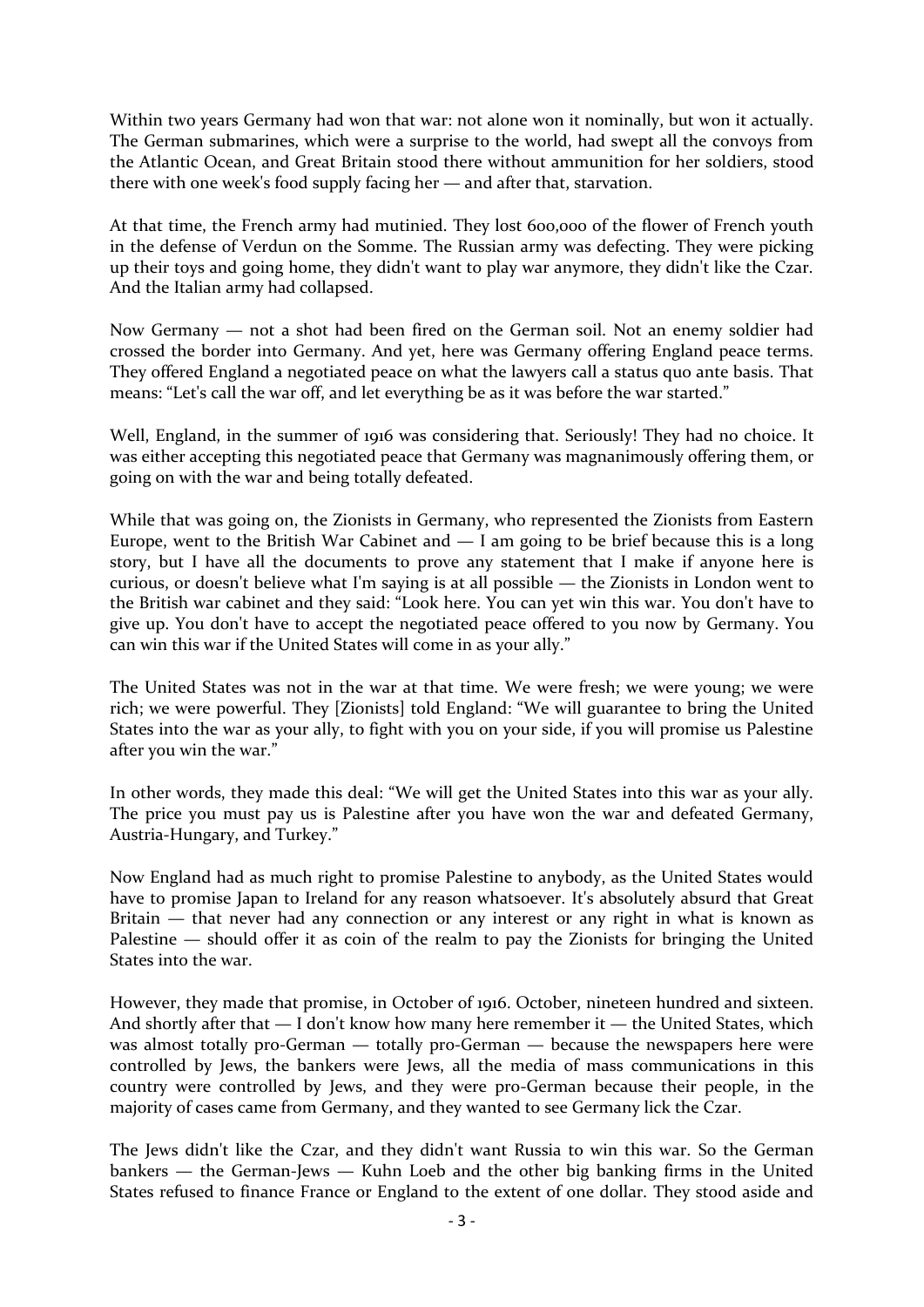they said: "As long as France and England are tied up with Russia, not one cent!" But they poured money into Germany, they fought with Germany against Russia, trying to lick the Czarist regime.

Now those same Jews, when they saw the possibility of getting Palestine, they went to England and they made this deal. At that time, everything changed, like the traffic light that changes from red to green. Where the newspapers had been all pro-German, where they'd been telling the people of the difficulties that Germany was having fighting Great Britain commercially and in other respects, all of a sudden the Germans were no good. They were villains. They were Huns. They were shooting Red Cross nurses. They were cutting off babies' hands. And they were no good.

Well, shortly after that, Mr. Wilson declared war on Germany.

The Zionists in London sent these cables to the United States, to Justice Brandeis: "Go to work on President Wilson. We're getting from England what we want. Now you go to work, and you go to work on President Wilson and get the United States into the war." And that did happen. That's how the United States got into the war. We had no more interest in it; we had no more right to be in it than we have to be on the moon tonight instead of in this room.

Now the war — [World War One](http://www.sweetliberty.org/issues/wars/wwi.htm) — in which the United States participated had absolutely no reason to be our war. We went in there — we were railroaded into it — if I can be vulgar, we were suckered into — that war merely so that the Zionists of the world could obtain Palestine. Now, that is something that the people in the United States have never been told. They never knew why we went into World War One. Now, what happened?

After we got into the war, the Zionists went to Great Britain and they said: "Well, we performed our part of the agreement. Let's have something in writing that shows that you are going to keep your bargain and give us Palestine after you win the war." Because they didn't know whether the war would last another year or another ten years. So they started to work out a receipt. The receipt took the form of a letter, and it was worded in very cryptic language so that the world at large wouldn't know what it was all about. And that was called the [Balfour](http://www.sweetliberty.org/issues/wars/balfour.htm)  [Declaration.](http://www.sweetliberty.org/issues/wars/balfour.htm)

The Balfour Declaration was merely Great Britain's promise to pay the Zionists what they had agreed upon as a consideration for getting the United States into the war. So this great Balfour Declaration, that you hear so much about, is just as phony as a three dollar bill. And I don't think I could make it more emphatic than that.

Now, that is where all the trouble started. The United States went in the war. The United States crushed Germany. We went in there, and it's history. You know what happened. Now, when the war was ended, and the Germans went to Paris, to the Paris Peace Conference in 1919, there were 117 Jews there, as a delegation representing the Jews, headed by Bernard Baruch. I was there: I ought to know. Now what happened?

The Jews at that peace conference, when they were cutting up Germany and parceling out Europe to all these nations that claimed a right to a certain part of European territory, the Jews said, "How about Palestine for us?" And they produced, for the first time to the knowledge of the Germans, this Balfour Declaration. So the Germans, for the first time realized, "Oh, that was the game! That's why the United States came into the war." And the Germans for the first time realized that they were defeated, they suffered this terrific reparation that was slapped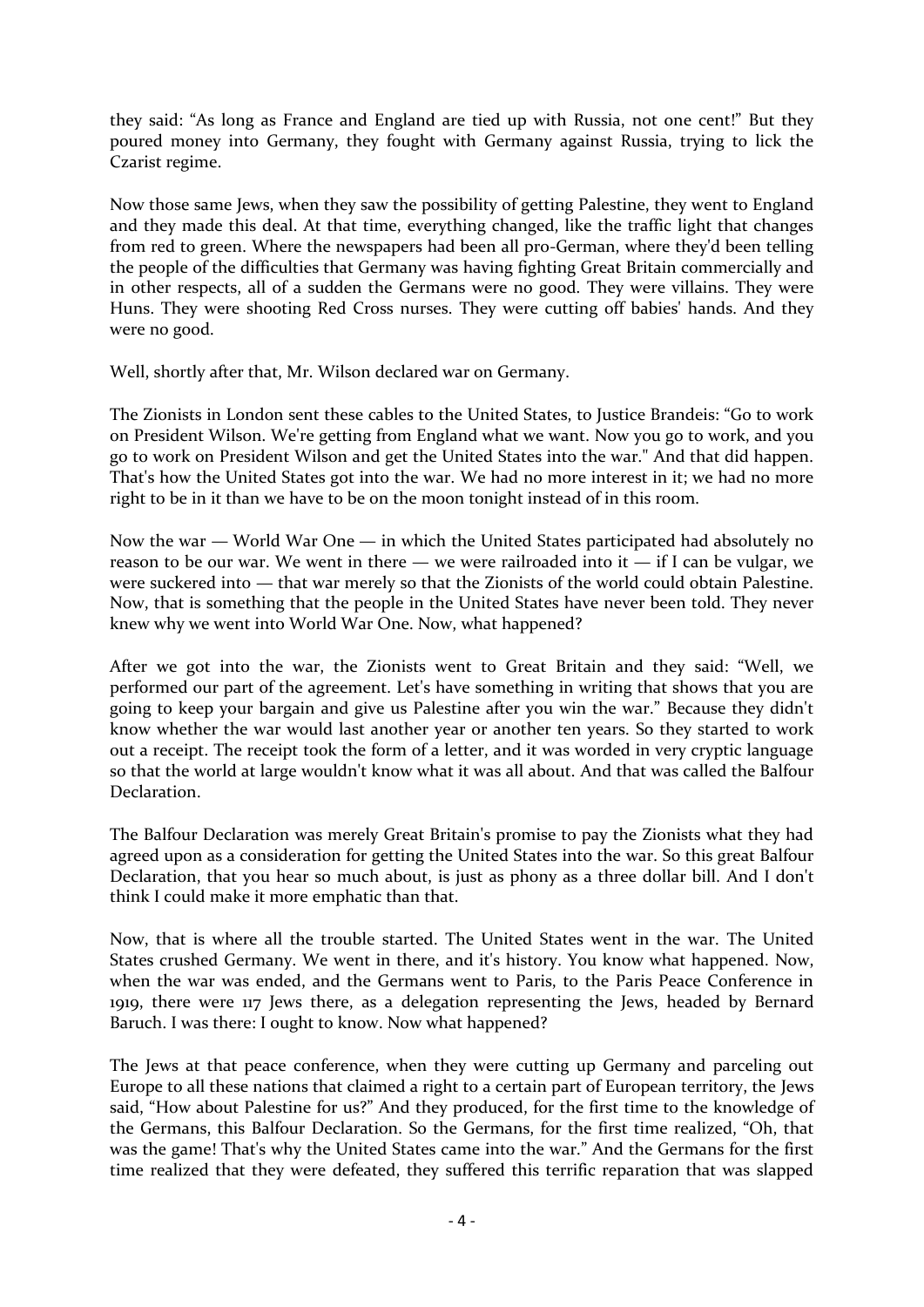onto them, because the Zionists wanted Palestine and they were determined to get it at any cost.

Now, that brings us to another very interesting point. When the Germans realized this, they naturally resented it. Up to that time, the Jews had never been better off in any country in the world than they had been in Germany.

You had Mr. Rathenau there, who was maybe 100 times as important in industry and finance as is Bernard Baruch in this country. You had Mr. Balin, who owned the two big steamship lines, the North German Lloyd's and the Hamburg-American Lines. You had Mr. Bleichroder, who was the banker for the Hohenzollern family. You had the Warburgs in Hamburg, who were the big merchant bankers — the biggest in the world. The Jews were doing very well in Germany. No question about that. Now, the Germans felt: "Well, that was quite a sellout."

It was a sellout that I can best compare — suppose the United States was at war today with the Soviet Union. And we were winning. And we told the Soviet Union: "Well, let's quit. We offer you peace terms. Let's forget the whole thing." And all of a sudden Red China came into the war as an ally of the Soviet Union. And throwing them into the war brought about our defeat. A crushing defeat, with reparations the likes of which man's imagination cannot encompass.

Imagine, then, after that defeat, if we found out that it was the Chinese in this country, our Chinese citizens, who all the time we thought they were loyal citizens working with us, were selling us out to the Soviet Union and that it was through them that Red China was brought into the war against us. How would we feel, in the United States against Chinese? I don't think that one of them would dare show his face on any street. There wouldn't be lampposts enough, convenient, to take care of them. Imagine how we would feel.

Well, that's how the Germans felt towards these Jews. "We've been so nice to them"; and from 1905 on, when the first Communist revolution in Russia failed, and the Jews had to scramble out of Russia, they all went to Germany. And Germany gave them refuge. And they were treated very nicely. And here they sold Germany down the river for no reason at all other than they wanted Palestine as a so-called "Jewish commonwealth."

Now, Nahum Sokolow — all the great leaders, the big names that you read about in connection with Zionism today  $-$  they, in 1919, 1920, '21, '22, and '23, they wrote in all their papers — and the press was filled with their statements — that "the feeling against the Jews in Germany is due to the fact that they realized that this great defeat was brought about by our intercession and bringing the United States into the war against them."

The Jews themselves admitted that. It wasn't that the Germans in 1919 discovered that a glass of Jewish blood tasted better than Coca-Cola or Muenchner Beer. There was no religious feeling. There was no sentiment against those people merely on account of their religious belief. It was all political. It was economic. It was anything but religious.

Nobody cared in Germany whether a Jew went home and pulled down the shades and said "Shema' Yisrael" or "Our Father." No one cared in Germany any more than they do in the United States. Now this feeling that developed later in Germany was due to one thing: that the Germans held the Jews responsible for their crushing defeat, for no reason at all, because World War One was started against Germany for no reason for which they [Germans] were responsible. They were guilty of nothing. Only of being successful. They built up a big navy. They built up world trade.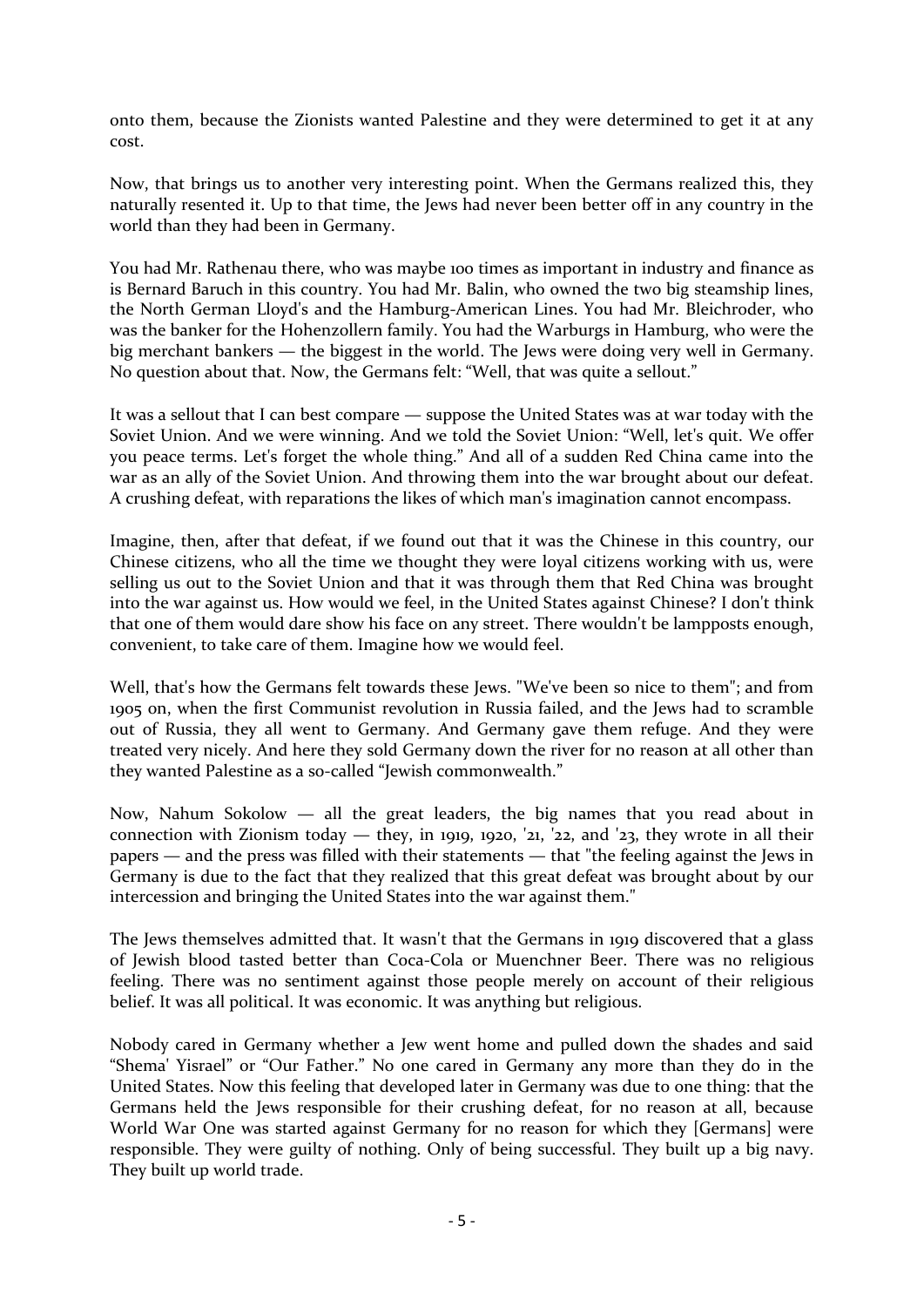You must remember, Germany, at the time of Napoleon, at the time of the French Revolution, what was the German Reich consisted of 300 — three hundred! — small city-states, principalities, dukedoms, and so forth. Three hundred little separate political entities. And between that time, between the period of... between Napoleon and Bismarck, they were consolidated into one state. And within 50 years after that time they became one of the world's great powers. Their navy was rivalling Great Britain's, they were doing business all over the world, they could undersell anybody and make better products. And what happened? What happened as a result of that?

There was a conspiracy between England, France, and Russia that: "We must slap down Germany", because there isn't one historian in the world that can find a valid reason why those three countries decided to wipe Germany off the map politically. Now, what happened after that?

When Germany realized that the Jews were responsible for her defeat, they naturally resented it. But not a hair on the head of any Jew was harmed. Not a single hair. Professor Tansill, of Georgetown University, who had access to all the secret papers of the State Department, wrote in his book, and quoted from a State Department document written by Hugo Schoenfelt, a Jew who Cordell Hull sent to Europe in 1933 to investigate the so-called camps of political prisoners. And he wrote back that he found them in very fine condition.

They were in excellent shape; everybody treated well. And they were filled with Communists. Well, a lot of them were Jews, because the Jews happened to be maybe 98 per cent of the Communists in Europe at that time. And there were some priests there, and ministers, and labor leaders, Masons, and others who had international affiliations.

Now, the Jews sort of tried to keep the lid on this fact. They didn't want the world to really understand that they had sold out Germany, and that the Germans resented that.

So they did take appropriate action against them [against the Jews]. They... shall I say, discriminated against them wherever they could? They shunned them. The same as we would the Chinese, or the Negroes, or the Catholics, or anyone in this country who had sold us out to an enemy and brought about our defeat.

Now, after a while, the Jews of the world didn't know what to do, so they called a meeting in Amsterdam. Jews from every country in the world attended in July 1933. And they said to Germany: "You fire Hitler! And you put every Jew back into his former position, whether he was a Communist, no matter what he was. You can't treat us that way! And we, the Jews of the world, are calling upon you, and serving this ultimatum upon you." Well, the Germans told them... you can imagine. So what did they [the Jews] do?

They broke up, and Samuel Untermyer, if the name means anything to people here... (You want to ask a question? — Uh, there were no Communists in Germany at that time. they were called 'Social Democrats.)

Well, I don't want to go by what they were *called*. We're now using English words, and what they were called in Germany is not very material... but they were Communists, because in 1917, the Communists took over Germany for a few days. Rosa Luxembourg and Karl Liebknecht, and a group of Jews in Germany took over the government for three days. In fact, when the Kaiser ended the war, he fled to Holland because he thought the Communists were going to take over Germany as they did Russia, and that he was going to meet the same fate that the Czar did in Russia. So he left and went to Holland for safety and for security.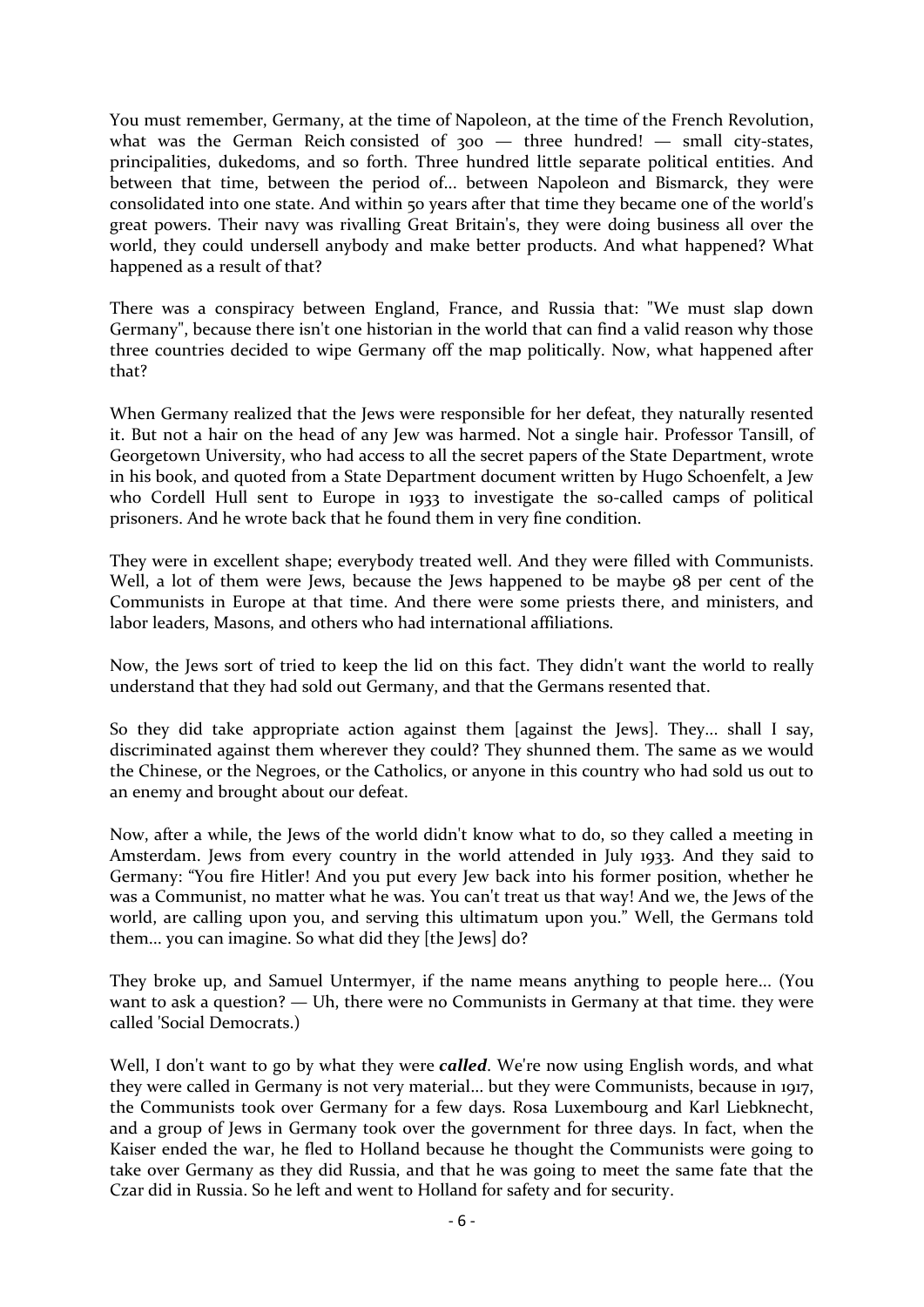Now, at that time, when the Communist threat in Germany was quashed, it was quiet, the Jews were working, still trying to get back into their former — their status — and the Germans fought them in every way they could, without hurting a hair on anyone's head. The same as one group, the Prohibitionists, fought the people who were interested in liquor, and they didn't fight one another with pistols, they did it every way they could.

Well, that's the way they were fighting the Jews in Germany. And, at that time, mind you, there were 80 to 90 million Germans and there were only 460,000 Jews... less than one half of one percent of Germany were Jews. And yet, they controlled all of the press, they controlled most of the economy, because they had come in and with cheap money — you know the way the Mark was devalued — they bought up practically everything.

Well, in 1933 when Germany refused to surrender, mind you, to the World Conference of Jews in Amsterdam, they broke up and Mr. [Untermyer](http://www.iamthewitness.com/doc/Samuel.Untermyers.speech.in.1933.htm) came back to the United States — who was the head of the American delegation and the president of the whole conference — and he went from the steamer to ABC and made a radio broadcast throughout the United States in which he said:

"The Jews of the world now declare a Holy War against Germany. We are now engaged in a sacred conflict against the Germans. And we are going to starve them into surrender. We are going to use a world-wide boycott against them, that will destroy them because they are dependent upon their export business."

And it is a fact that two thirds of Germany's food supply had to be imported, and it could only be imported with the proceeds of what they exported. Their labor. So if Germany could not export, two thirds of Germany's population would have to starve. There just was not enough food for more than one third of the population.

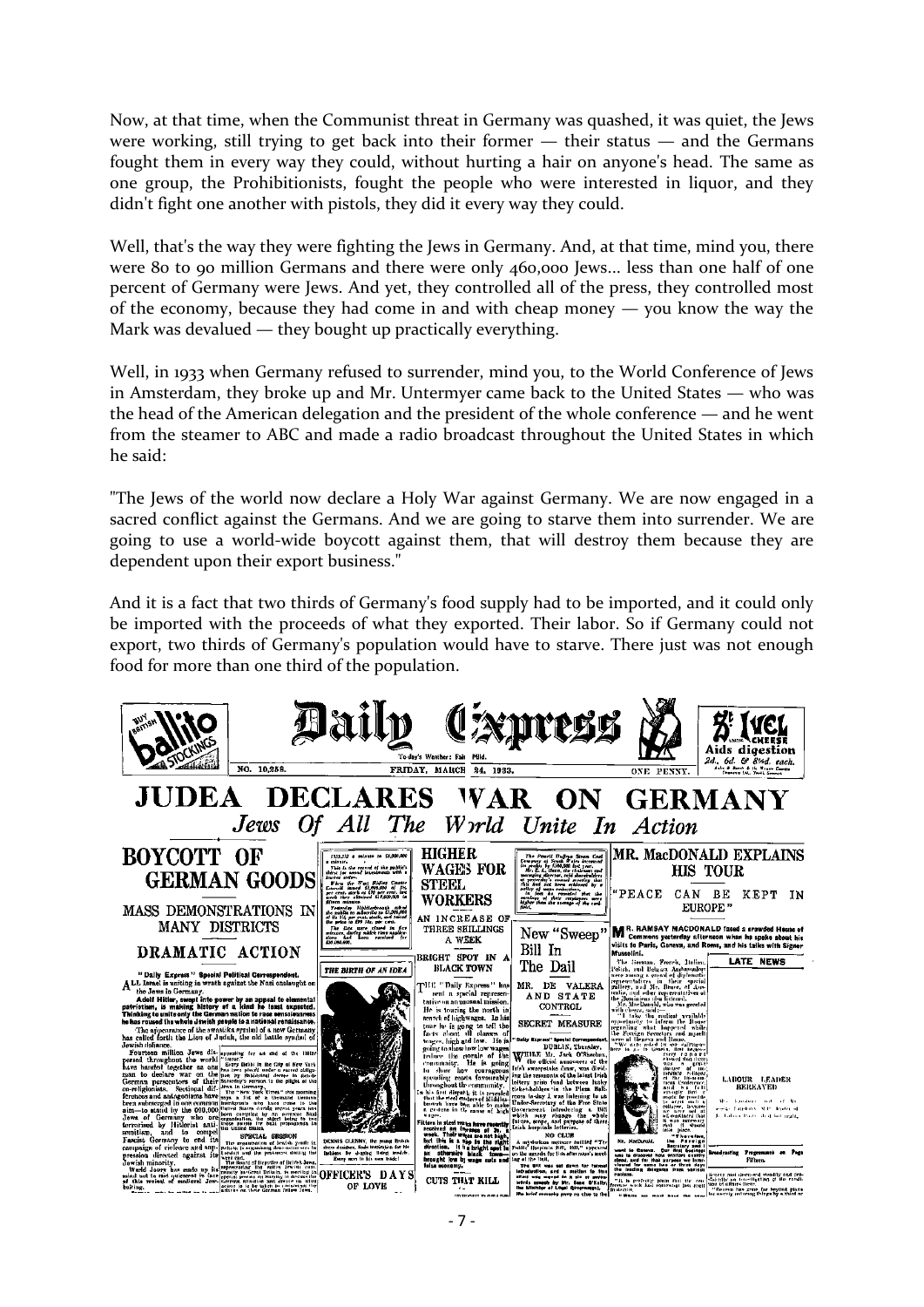Now in this declaration, which I have here, it was printed on page  $-$  a whole page  $-$  in the [New York Times on August 7, 1933,](http://www.iamthewitness.com/doc/Samuel.Untermyers.speech.in.1933.htm) Mr. Samuel Untermyer boldly stated that: "this economic boycott is our means of self-defense. President Roosevelt has advocated its use in the NRA" . [National Recovery Administration] — which some of you may remember, where everybody was to be boycotted unless they followed the rules laid down by the New Deal, which of course was declared unconstitutional by the Supreme Court at that time.

Nevertheless, the Jews of the world declared a boycott against Germany, and it was so effective that you couldn't find one thing in any store anywhere in the world with the words "made in Germany" on it.

In fact, an executive of the Woolworth Company told me that they had to dump millions of Dollars worth of crockery and dishes into the river; that their stores were boycotted. If anyone came in and found a dish marked "made in Germany," they were picketed with signs: "Hitler", "murderer", and so forth, and like — something like these sit-ins that are taking place in the South.

R. H. Macy, which is controlled by a family called Strauss who also happen to be Jews... a woman found stockings there which came from Chemnitz, marked "made in Germany". Well, they were cotton stockings. They may have been there 20 years, because since I've been observing women's legs in the last twenty years, I haven't seen a pair with cotton stockings on them. So Macy! I saw Macy boycotted, with hundreds of people walking around with signs saying "MURDERS" and "HITLERITES", and so forth.

Now up to that time, not one hair on the head of any Jew had been hurt in Germany. There was no suffering, there was no starvation, there was no murder, there was nothing.

Now, that... naturally, the Germans said, "Why, who are these people to declare a boycott against us and throw all our people out of work, and our industries come to a standstill? Who are they to do that to us?" They naturally resented it. Certainly they painted swastikas on stores owned by Jews.

Why should a German go in and give their money to a storekeeper who was part of a boycott who was going to starve Germany into surrender into the Jews of the world, who were going to dictate who their premier or chancellor was to be? Well, it was ridiculous.

That continued for some time, and it wasn't until 1938, when a young Jew from Poland walked into the German embassy in Paris and shot one of the officials [a German official] that the Germans really started to get rough with the Jews in Germany. And you found them then breaking windows and having street fights and so forth.

Now, for anyone to say that  $-1$  don't like to use the word 'anti-Semitism' because it's meaningless, but it means something to you still, so I'll have to use it — the only reason that there was any feeling in Germany against Jews was that they were responsible: number one, for World War One; number two, for this world-wide boycott, and number three — did I say for World War One, they were responsible? For the boycott — and also for World War II, because after this thing got out of hand, it was absolutely necessary for the Jews and Germany to lock horns in a war to see which one was going to survive.

In the meanwhile, I had lived in Germany, and I knew that the Germans had decided [that] Europe is going to be Christian or Communist: there is no in between. It's going to be Christian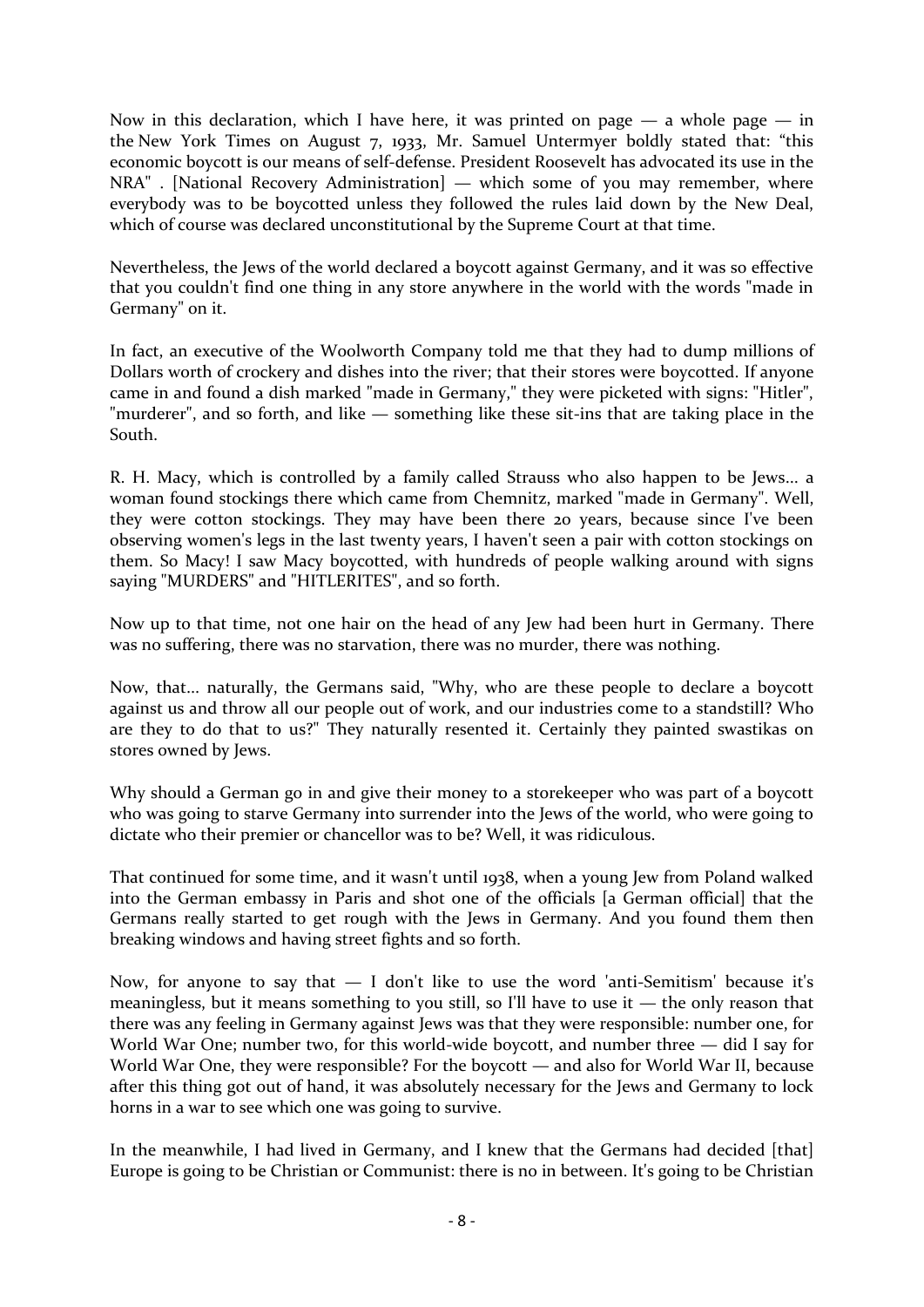or it's going to be Communist. And the Germans decided: "We're going to keep it Christian if possible". And they started to re-arm.

And there intention was — by that time the United States had recognized the Soviet Union, which they did in November, 1933 — the Soviet Union was becoming very powerful, and Germany realized: "Well, our turn is going to come soon, unless we are strong." The same as we in this country are saying today, "Our turn is going to come soon, unless we are strong."

And our government is spending 83 or 84 billion dollars of your money for defense, they say. Defense against whom? Defense against 40,000 little Jews in Moscow that took over Russia, and then, in their devious ways, took over control of many other governments of the world.

Now, for this country to now be on the verge of a Third World War, from which we cannot emerge a victor, is something that staggers my imagination. I know that nuclear bombs are measured in terms of megatons. A megaton is a term used to describe one million tons of TNT. One million tons of TNT is a megaton. Now, our nuclear bombs have a capacity of 10 megatons, or 10 million tons of TNT. That was when they were first developed five or six years ago. Now, the nuclear bombs that are being developed have a capacity of 200 megatons, and God knows how many megatons the nuclear bombs of the Soviet Union have.

So, what do we face now? If we trigger a world war that may develop into a nuclear war, humanity is finished. And why will it take place? It will take place because Act III... the curtain goes up on Act III. Act I was World War I. Act II was World War II. Act III is going to be World War III.

The Jews of the world, the Zionists and their co-religionists everywhere, are determined that they are going to again use the United States to help them permanently retain Palestine as their foothold for their world government. Now, that is just as true as I am standing here, because not alone have I read it, but many here have read it, and it's known all over the world.

Now, what are we going to do? The life you save may be your son's. Your boys may be on their way to that war tonight; and you you don't know it any more than you knew that in 1916 in London the Zionists made a deal with the British War Cabinet to send your sons to war in Europe. Did you know it at that time? Not a person in the United States knew it. You weren't permitted to know it.

Who knew it? President Wilson knew it. Colonel House knew it. Other 's knew it. Did I know it? I had a pretty good idea of what was going on: I was liaison to Henry Morgenthau, Sr., in the 1912 campaign when President Wilson was elected, and there was talk around the office there.

I was 'confidential man' to Henry Morgenthau, Sr., who was chairman of the Finance Committee, and I was liaison between him and Rollo Wells, the treasurer. So I sat in these meetings with President Wilson at the head of the table, and all the others, and I heard them drum into President Wilson's brain the graduated income tax and what has become the Federal Reserve, and also indoctrinate him with the Zionist movement.

Justice Brandeis and President Wilson were just as close as the two fingers on this hand, and President Woodrow Wilson was just as incompetent when it came to determining what was going on as a newborn baby. And that's how they got us into World War I, while we all slept.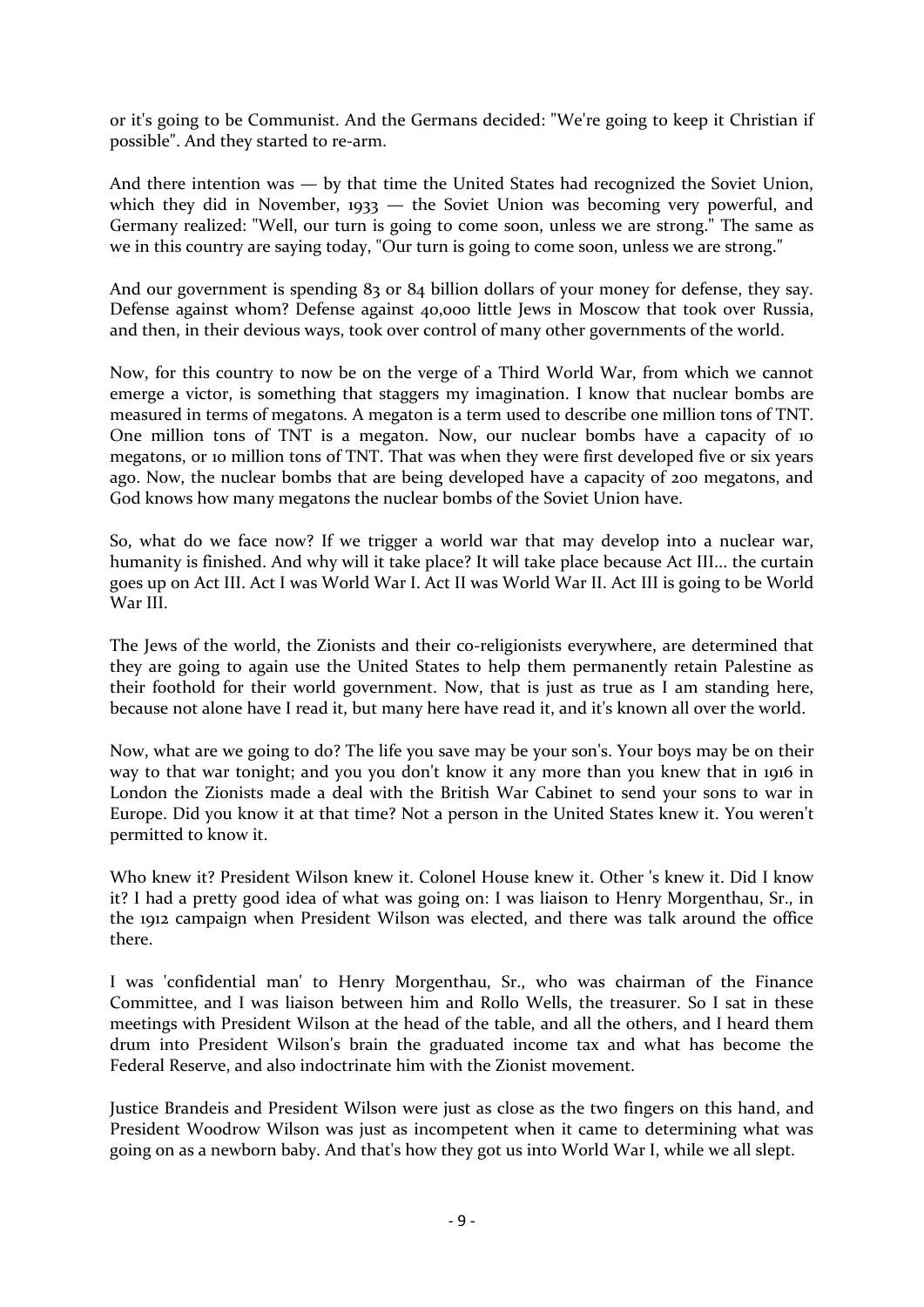Now, at this moment... at this moment they may be planning this World War III, in which we don't stand a chance even if they don't use nuclear bombs. How can the United States — about five percent of the world — go out and fight eighty to ninety percent of the world on their home ground? How can we do it... send our boys over there to be slaughtered? For what? So the Jews can have Palestine as their 'commonwealth'? They've fooled you so much that you don't know whether you're coming or going.

Now any judge, when he charges a jury, says, "Gentlemen, any witness that you find has told a single lie, you can disregard **all** his testimony." That is correct. I don't know from what state you come, but in New York state that is the way a judge addresses a jury. If that witness said one lie, disregard his testimony.

Now, what are the facts about the Jews?

The Jews — I call them Jews to you, because they are known as Jews. I don't call them Jews. I refer to them as so-called Jews, because I know what they are. If Jesus was a Jew, there isn't a Jew in the world today, and if those people are Jews, certainly our Lord and Savior was not one of them, and I can prove that.

Now what happened? The eastern European Jews, who form 92 per cent of the world's population of those people who call themselves Jews, were originally Khazars.

They were a warlike tribe that lived deep in the heart of Asia. And they were so warlike that even the Asiatics drove them out of Asia into eastern Europe — and to reduce this so you don't get too confused about the history of Eastern Europe — they set up this big Khazar kingdom: 800,000 square miles. Only, there was no Russia, there were no other countries, and the Khazar kingdom was the biggest country in all Europe — so big and so powerful that when the other monarchs wanted to go to war, the Khazars would lend them 40,000 soldiers. That's how big and powerful they were.

Now, they were phallic worshippers, which is filthy. I don't want to go into the details of that now. It was their religion the way it was the religion of many other Pagans or Barbarians elsewhere in the world.

Now, the [Khazar] king became so disgusted with the degeneracy of his kingdom that he decided to adopt a so-called monotheistic faith — either Christianity, Islam — the Moslem faith — or what is known today as Judaism — really Talmudism. So, like spinning a top and calling out "eeny, meeny, miney, moe," he picked out so-called Judaism. And that became the state religion.

He sent down to the Talmudic schools of Pumbedita and Sura and brought up thousands of these rabbis with their teachings, and opened up synagogues and schools in his kingdom of 800,000 people — 800,000 thousand square miles — and maybe ten to twenty million people; and they became what we call Jews. There wasn't one of them that had an ancestor that ever put a toe in the Holy Land, not only in Old Testament history, but back to the beginning of time. Not one of them! And yet they come to the Christians and they ask us to support their armed insurrection in Palestine by saying:

"Well, you want to certainly help repatriate God's chosen people to their Promised Land, their ancestral homeland, It's your Christian duty. We gave you one of our boys as your Lord and Savior. You now go to church on Sunday, and kneel and you worship a Jew, and we're Jews."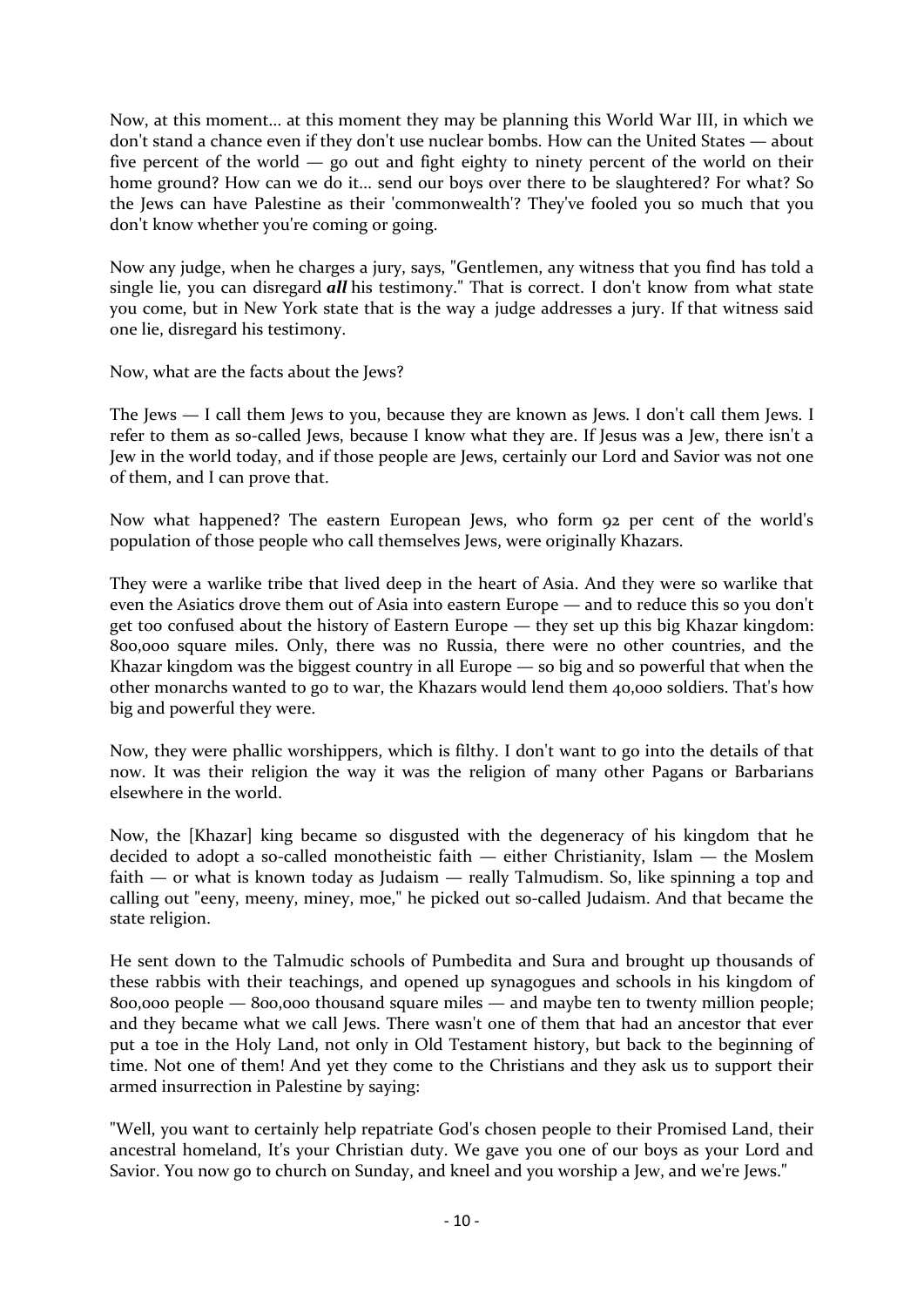Well, they were pagan Khazars who were converted just the same as the Irish [were converted]. And it's just as ridiculous to call them "people of the Holy Land," as it would be... there are 54 million Chinese Moslems. Fifty four million! And, Mohammed only died in 620 A.D., so in that time, 54 million Chinese have accepted Islam as their religious belief.

Now imagine, in China, 2,000 miles away from Arabia, where the city of Mecca is located, where Mohammed was born... imagine if the 54 million Chinese called themselves 'Arabs'. Imagine! Why, you'd say they're lunatics. Anyone who believes that those 54 million Chinese are Arabs must be crazy. All they did was adopt as a religious faith; a belief that had its origin in Mecca, in Arabia.

The same as the Irish. When the Irish became Christians, nobody dumped them in the ocean and imported from the Holy Land a new crop of inhabitants that were Christians. They weren't different people. They were the same people, but they had accepted Christianity as a religious faith.

Now, these Pagans, these Asiatics, these Turko-Finns... they were a Mongoloid race who were forced out of Asia into eastern Europe. They likewise, because their king took the faith — Talmudic faith — they had no choice. Just the same as in Spain: If the king was Catholic, everybody had to be a Catholic. If not, you had to get out of Spain. So everybody — they lived on the land just like the trees and the bushes; a human being belonged to the land under their feudal system — so they [Khazars] all became what we call today, Jews!

Now imagine how silly it was for the Christians... for the great Christian countries of the world to say, "We're going to use our power, our prestige to repatriate God's chosen people to their ancestral homeland, their Promised Land."

Now, could there be a bigger lie than that? Could there be a bigger lie than that?

And because they control the newspapers, the magazines, the radio, the television, the book publishing business, they have the ministers in the pulpit, they have the politicians on the soap boxes talking the same language ... so naturally you'd believe black is white if you heard it often enough. You wouldn't call black black anymore — you'd start to call black white. And nobody could blame you.

Now, that is one of the great lies... that is the foundation of all the misery that has befallen the world. Because after two wars fought in Europe — World War I and World War II — if it wasn't possible for them to live in peace and harmony with the people in Europe, like their brethren are living in the United States, what were the two wars fought for? Did they have to — like you flush the toilet — because they couldn't get along, did they have to say, "Well, we're going back to our homeland and you Christians can help us"?

I can't understand yet how the Christians in Europe could have been that dumb because every theologian, every history teacher, knew the things that I'm telling you. But, they naturally bribed them, shut them up with money, stuffed their mouths with money, and now... I don't care whether you know all this or not. It doesn't make any difference to me whether you know all these facts or not, but it does make a difference to me. I've got, in my family, boys that will have to be in the next war, and I don't want them to go and fight and die... like they died in Korea. Like they died in Japan. Like they've died all over the world. For what?

To help crooks hold on to what they stole from innocent people who had been in peaceful possession of that land, those farms, those homes for hundreds and maybe thousands of years?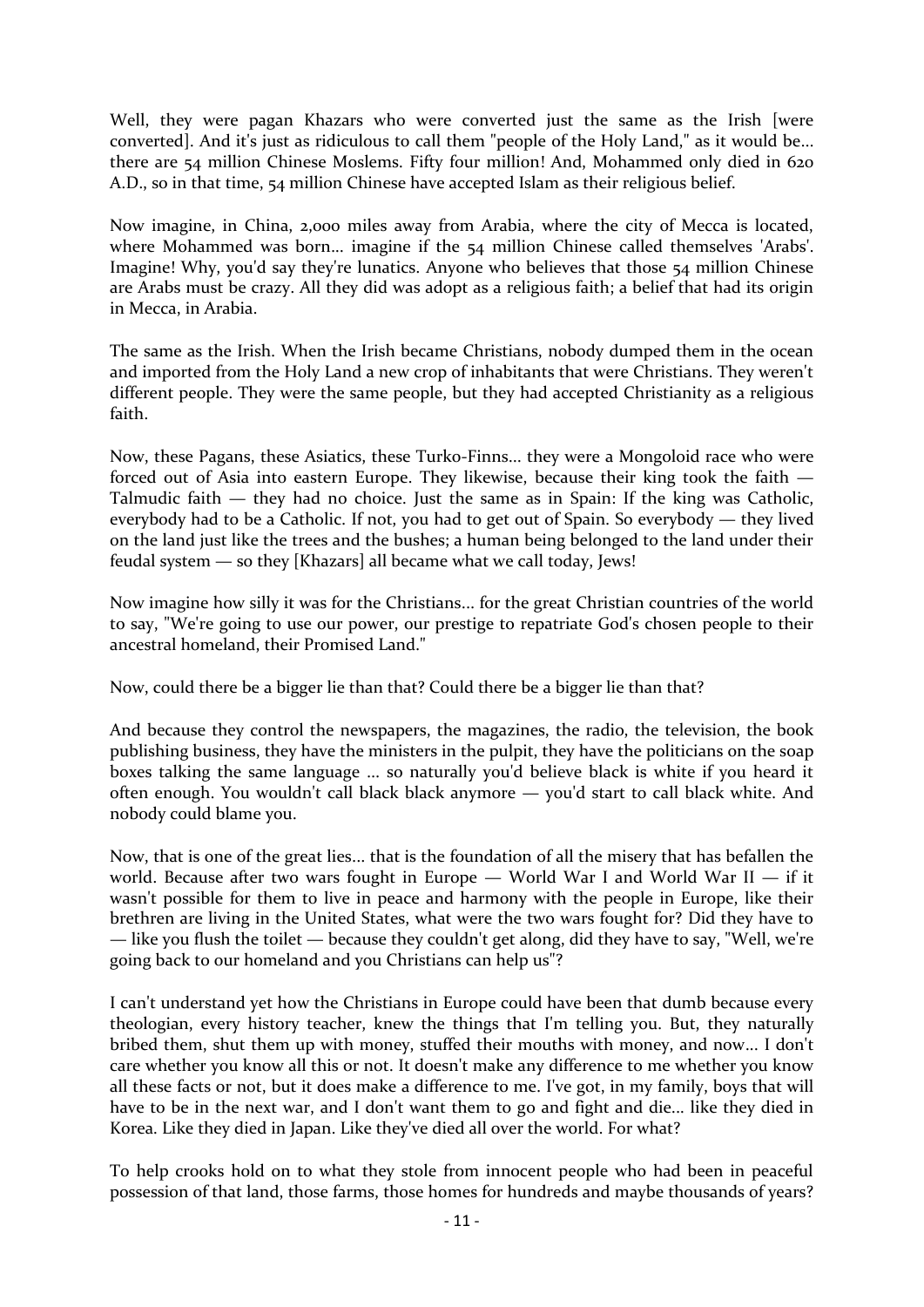Is that why the United States must go to war? Because the Democratic Party wants New York State — the electoral vote? Illinois, the electoral vote? And Pennsylvania, the electoral vote?... which are controlled by the Zionists and their co-religionists?... the balance of power?

In New York City there are 400,000 members of the liberal party, all Zionists and their coreligionists. And New York State went for Kennedy by 400,000 votes. Now, I don't blame Mr. Kennedy. I'm fond of Mr. Kennedy. I think he's a great man. I think he can really pull us out of this trouble if we get the facts to him. And I believe he knows a great deal more than his appointments indicate he knows. He's playing with the enemy. Like when you go fishing, you've got to play with the fish. Let 'em out and pull 'em in. Let 'em out and pull 'em in. But knowing Mr. Kennedy's father, and how well informed he is on this whole subject, and how close Kennedy is to his father, I don't think Mr. Kennedy is totally in the dark.

But I do think that it is the duty of every mother, every loyal Christian , every person that regards the defense of this country as a sacred right, that they communicate — not with their congressman, not with their senator, but with President Kennedy. And tell him, "I do not think you should send my boy, or our boys, wearing the uniform of the United States of America, and under the flag that you see here, our red, white and blue, to fight there to help keep in the hands of these that which they have stolen". I think everyone should not alone write once, but keep writing and get your friends to write.

Now, I could go on endlessly, and tell you these things to support what I have just asked you to do. But I don't think it's necessary to do that. You're above the average group in intelligence and I don't think it's necessary to impress this anymore.

But... I want to tell you one more thing. You talk about... "Oh, the Jews. Why the Jews? Christianity. Why, we got Christianity from the Jews and the Jews gave us Jesus, and the Jews gave us our religion". But do you know that on the day of atonement that you think is so sacred to them, that on that day... and I was one of them! This is not hearsay. I'm not here to be a rabble-rouser. I'm here to give you facts.

When, on the Day of Atonement, you walk into a synagogue, the very first prayer that you recite, you stand — and it's the only prayer for which you stand — and you repeat three times a short prayer. [The Kol Nidre.](http://www.sweetliberty.org/issues/israel/kolnidre.htm) In that prayer, you enter into an agreement with God Almighty that any oath, vow, or pledge that you may make during the next twelve months — any oath, vow or pledge that you may take during the next twelve months shall be null and void.

The oath shall not be an oath; the vow shall not be a vow; the pledge shall not be a pledge. They shall have no force and effect, and so forth and so on.

And further than that, the Talmud teaches: "Don't forget — whenever you take an oath, vow, and pledge — remember the Kol Nidre prayer that you recited on the Day of Atonement, and that exempts you from fulfilling that".

How much can you depend on their loyalty? You can depend upon their loyalty as much as the Germans depended upon it in 1916.

And we're going to suffer the same fate as Germany suffered, and for the same reason. You can't depend upon something as insecure as the leadership that is not obliged to respect an oath, vow or pledge. Now I could go on and recite many other things to you, but I would have a little respect for your time, and you want to really, uh, get through with all of this. Tomorrow's going to be a long day.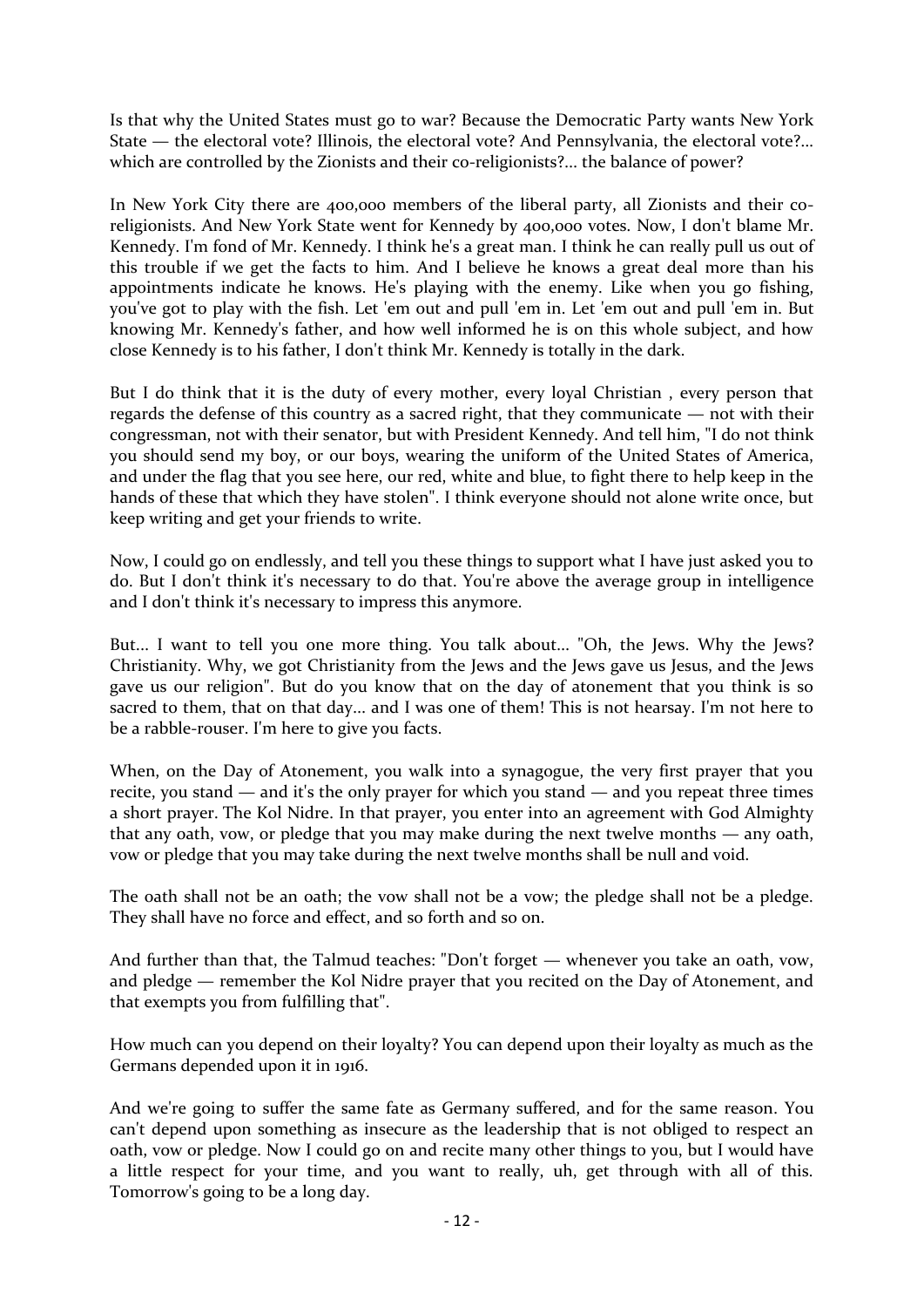[Shortened: Freedman continues speaking about the 'Common Sense' newspaper. After that he asks for questions from the audience.]

~~~~~~~~~~~~~~~~~~~

[Question inaudible] Freedman: All right, I'll comment on that. This is rather deep, but you all have a very high degree of intelligence, so I'm going to make an attempt. In the time of Bible history, there was a geographic area known as Judea. Judea was a province of the Roman Empire. Now, a person who lived in Judea was known as a Judean, and in Latin it was Judaeus; in Greek it was Judaius. Those are the two words, in Greek and Latin, for a Judean.

Now, in Latin and Greek there is no such letter as 'j', and the first syllable of Judaeus and Judaius starts 'ghu'. Now, when the Bible was written, it was first written in Greek, Latin, Panantic, Syriac, Aramaic... all those languages. Never Was the word Jew in any of them because the word didn't exist. Judea was the country, and the people were Judeans, and Jesus was referred to only as a Judean. I've seen those early... the earliest scripts available.

In 1345, a man by the name of Wycliffe in England thought that it was time to translate the Bible into English. There was no English edition of the Bible because who the Devil could read? It was only the educated church people who could read Latin and Greek, Syriac, Aramaic and the other languages. Anyhow, Wycliffe translated the Bible into English. But in it, he had to look around for some words for Judaeas and Judaius.

There was no English word because Judea had passed out of existence. There was no Judea. People had long ago forgotten that. So in the first translation he used the word, in referring to Jesus, as 'gyu', "jew". At the time, there was no printing press.

Then, between 1345 and the 17th century, when the press came into use, that word passed through so many changes... I have them all here. If you want I can read them to you. I will. That word 'gyu' which was in the Wycliffe Bible became... first it was 'gyu', then 'giu', then 'iu' (because the 'i' in Latin is pronounced like the 'j'. Julius Caesar is 'Iul' because there is no 'j' in Latin) then 'iuw', then 'ieuu', then 'ieuy', then 'iwe', then 'iow', then 'iewe', all in Bibles as time went on. Then 'ieue', then 'iue', then 'ive', and then 'ivw', and finally in the 18th century... 'jew'. Jew.

All the corrupt and contracted forms for Judaius, and Judaeas in Latin. Now, there was no such thing as 'Jew', and any theologian — I've lectured in maybe 20 of the most prominent theological seminaries in this country, and two in Europe — there was no such word as Jew. There only was Judea, and Jesus was a Judean and the first English use of a word in an English bible to describe him was 'gyu' — Jew. A contracted and shortened form of Judaeus, just the same as we call a laboratory a 'lab', and gasoline 'gas'... a tendency to short up.

So, in England there were no public schools; people didn't know how to read; it looked like a scrambled alphabet so they made a short word out of it. Now for a theologian to say that you can't harm the Jews, is just ridiculous. I'd like to know where in the scriptures it says that. I'd like to know the text.

Look at what happened to Germany for touching Jews. What would you, as a citizen of the United States, do to people who did to you what the so-called Jews — the Pollacks and Litvaks and Litzianers — they weren't Jews, as I just explained to you. They were Eastern Europeans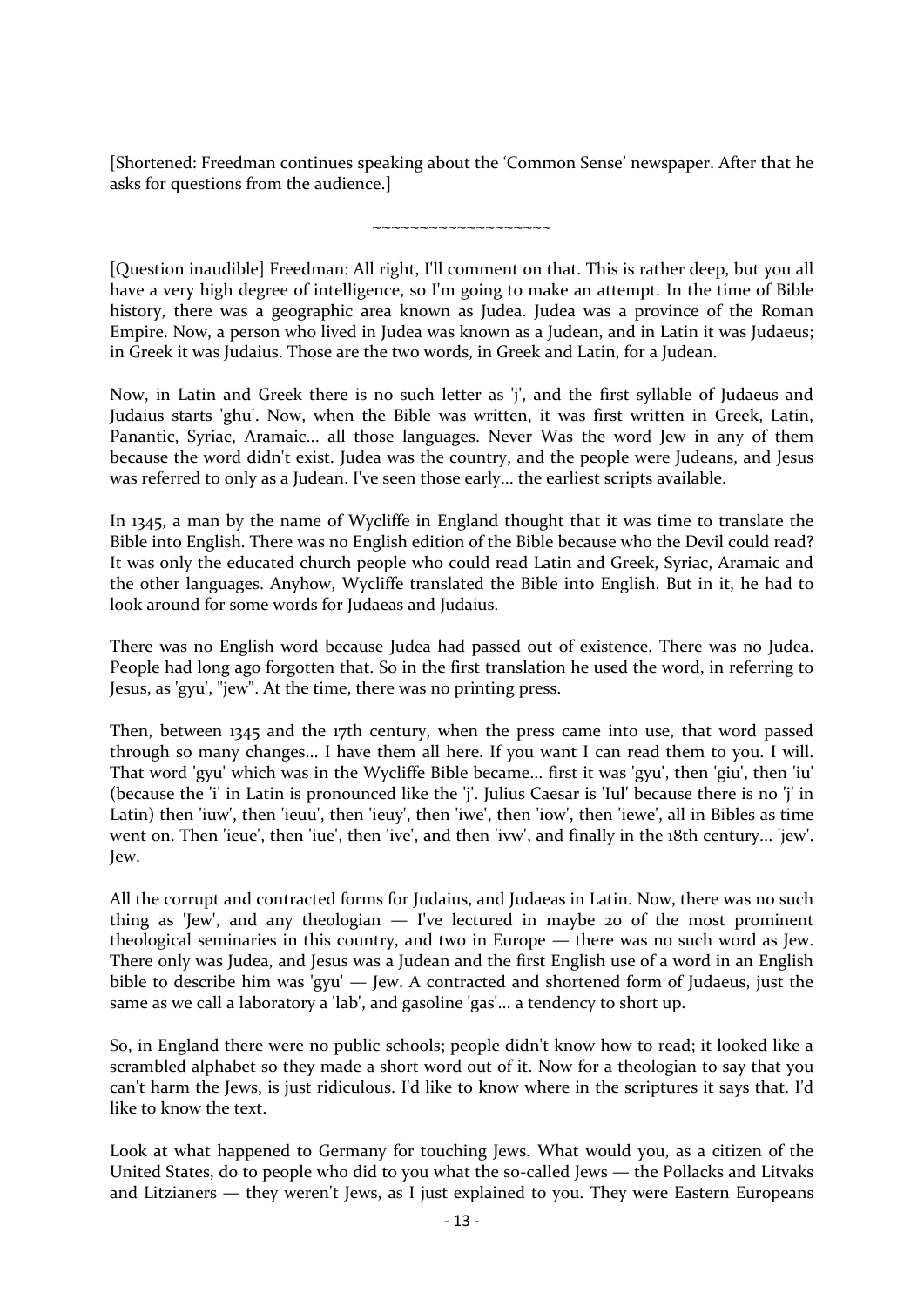who'd been converted to Talmudism. There was no such thing as Judaism. Judaism was a name given in recent years to this religion known in Bible history as Torah [inaudible]. No Jew or no educated person ever heard of Judaism. It didn't exist. They pulled it out of the air... a meaningless word.

Just like 'anti-Semitic'. The Arab is a Semite. And the Christians talk about people who don't like Jews as anti-Semites, and they call all the Arabs anti-Semites. The only Semites in the world are the Arabs. There isn't one Jew who's a Semite. They're all Turkothean Mongoloids. The Eastern european Jews. So, they brainwashed the public, and if you will invite me to meet this reverend who told you these things, I'll convince him and it'll be one step in the right direction. I'll go wherever I have to go to meet him.

~~~~~~~~~~~~~~~~~~~

Yes, ma'am. Well... I can answer that. First of all, your first premise is wrong. Your first premise that all the Jews are loyal to each other is wrong. Because, the Eastern European Jews outnumber all the rest by so many that they create the impression that they are the Jewish 'race'; that they are the Jewish nation; that they are the Jewish people... and the Christians swallow it like a cream puff.

But in 1844 the German rabbis called a conference of rabbis from all over the world for the purpose of abolishing the Kol Nidre from the Day of Atonement religious ceremony. In Brunswick, Germany, where that conference was held in 1844, there was almost a terrific riot. A civil war.

The Eastern Europeans said, "What the hell. We should give up Kol Nidre? That gives us our grip on our people. We give them a franchise so they can tell the Christians, 'Go to hell. We'll make any deal you want', but they don't have to carry it out. That gives us our grip on our people". So, they're not so united, and if you knew the feeling that exists...

Now, I'll also show you from an official document by the man responsible for... uh, who baptized this race. Here is a paper that we obtained from the archives of the Zionist organization in New York City, and in it is the manuscript by Sir James A. Malcolm, who — on behalf of the British Cabinet — negotiated the deal with these Zionists.

And in here he says that all the jews in England were against it. The Jews who had been there for years, the [inaudible - probably Sephardim], those who had Portuguese and Spanish ad Dutch ancestry... who were monotheists and believed in that religious belief. That was while the Eastern European Jews were still running around in the heart of Asia and then came into Europe. But they had no more to do with them than... can we talk about a Christian 'race'? or a Christian religion?... or are the Christians united?

So the same disunity is among the Jews. And I'll show you in this same document that when they went to France to try and get the French government to back that Zionist venture, there was only one Jew in France who was for it. That was Rothschild, and they did it because they were interested in the oil and the Suez Canal.

## ~~~~~~~~~~~~~~~~~~~

[Question inaudible] Freedman: You know why? Because if they don't, they're decked up. They come around and they tell you how much you must give, and if you don't ... oh, you're anti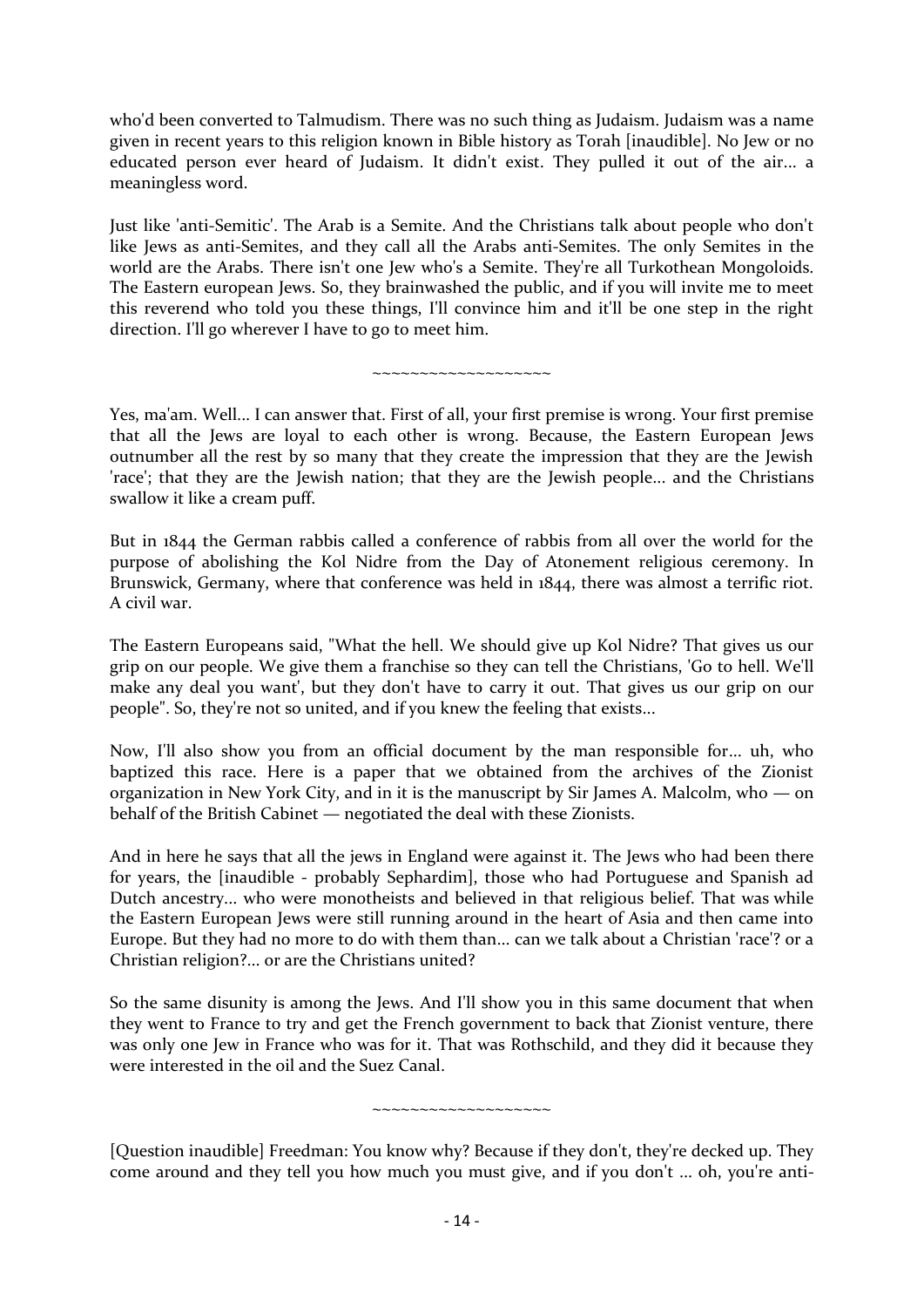Semitic. Then none of their friends will have anything to do with them, and they start a smear campaign... and you have got to give.

In New York city, in the garment center, there are twelve manufacturers in the building. And when the drive is on to sell Israel Bonds, the United Jewish Drive, they put a big scoreboard with the names of the firms and opposite them, as you make the amount they put you down for, they put a gold star after the name. Then, the buyers are told, "When you come into that building to call on someone and they haven't got a gold star, tell them that you won't buy from them until they have the gold star". BLACKMAIL. I don't know what else you can call it.

Then what do they do? They tell you it's for 'humanitarian purposes' and they send maybe \$8 billion dollars to Israel, tax exempt, tax deductible. So if they hadn't sent that eight billion dollars to Israel, seven billion of it would have gone into the U.S. Treasury as income tax. So what happens? That seven billion dollars deficit  $-$  that air pocket  $-$  the gullible Christians have to make up.

They put a bigger tax on gasor bread or corporation tax. Somebody has to pay the housekeeping expenses for the government. So why do you let these people send their money over there to buy guns to drive people out of their ancient homeland? And you say, "Oh, well. The poor Jews. They have no place to go and they've been persecuted all their lives". They've never been persecuted for their religion. And I wish I had two rows of Rabbis here to challenge me. Never once, in all of history, have they been persecuted for their religion.

Do you know why the Jews were driven out of England? King Edward the First in 1285 drove them out, and they never came back until the Cromwell Revolution which was financed by the Rothschilds. For four-hundred years there wasn't a Jew. But do you know why they were driven out? Because in the Christian faith and the Moslem faith it's a sin to charge 'rent' for the use of money. In other words - what we call interest [usury] is a sin.

So the Jews had a monopoly in England and they charged so much interest, and when the Lords and Dukes couldn't pay, they [Jews] foreclosed. And they were creating so much trouble that the king of England finally made himself their partner, because when they they came to foreclose, some of these dukes bumped off the Jews... the money-lenders. So the king finally said — and this is all in history, look up Tianson [Tennyson?] or Rourke, the History of the Jews in England; two books you can find in your library. When the king found out what the trouble was all about, and how much money they were making, he declared himself a fiftypercent partner of the money lenders. Edward the First. And for many years, one-third of the revenues of the British Treasury came from the fifty-percent interest in money-lending by the Jews.

But it got worse and worse. So much worse that when the Lords and Dukes kept killing the money-lenders, the King then said, "I declare myself the heir of all the money-lenders. If they're killed you have to pay me, because I'm his sole heir". That made so much trouble, because the King had to go out and collect the money with an army, so he told the Jews to get out. There were 15,000 of them, and they had to get out, and they went across to Ireland, and that's how Ireland got to be part of the United Kingdom.

When King Edward found out what they were doing, he decided to take Ireland for himself before someone else did. He sent Robert Southgard with a mercenary army and conquered Ireland. So, show me one time where a Jew was persecuted in any country because of his religion. It has never happened. It's always their impact on the political, social, or economic customs and traditions of the community in which they settle.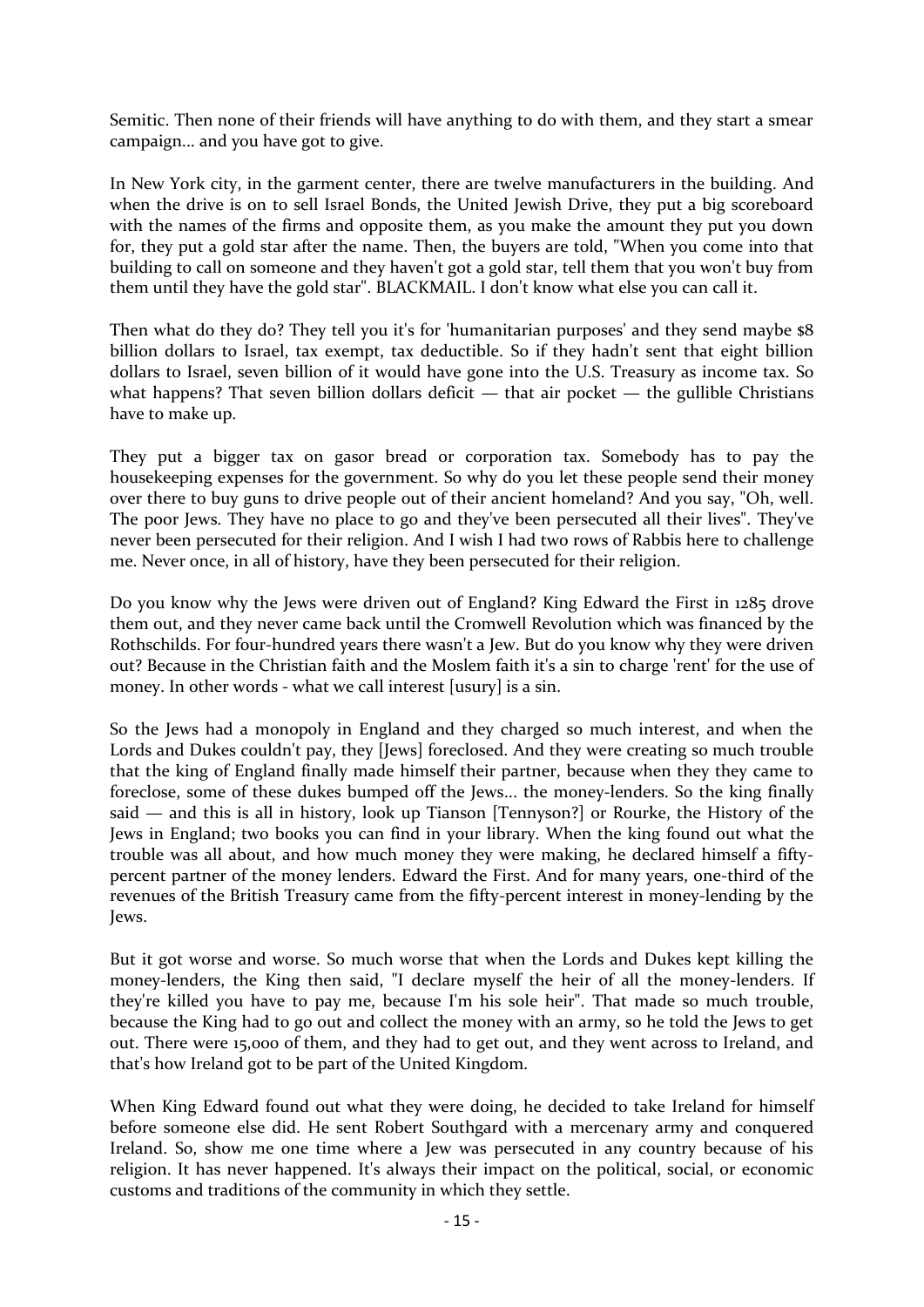[Question inaudible] Freedman: Yes, sir. Well, they say most of those things themselves. It was unnecessary for Benjamin Franklin to say it. Most of those things they say themselves. But Benjamin Franklin observed, and by hearsay understood, what was happening in Europe.

When Russia, in 920 was formed, and gradually surrounded the Khazar Kingdom, and absorbed them, most of the well-to-do Khazars fled to Western Europe and brought with them the very things to which you object and I object and a lot of other people object. The customs, the habits, the instincts with which they were endowed.

When Benjamin Franklin referred to them as Jews because that's the name that they went by, and when the Christians first heard that these people who were fleeing from Russia — who they were — that they had practiced this Talmudic faith — the Christians in Western Europe said, "They must be the remnants of the lost ten tribes!"

And Mr. Grutz, the greatest historian amongst the Jews, said that — and he's probably as good an authority on that subject as there is. So when Ben Franklin came to Europe in the 18th century, he already saw the results of what these people had done after they left their homeland. And every word of it is true... they say it themselves. I can give you half a dozen books they've written in which they say the same thing: When they have money they become tyrants. And when they become defeated, they become ruthless. They're only barbarians. They're the descendants of Asiatic Mongols and they will do anything to accomplish their purpose.

What right did they have to take over Russia the way they did? The Czar had abdicated nine or ten months before that. There was no need for them... they were going to have a constitutional monarchy. But they didn't want that. When the constitutional monarchy was to assemble in November, they mowed them all down and established the Soviet Union.

There was no need for that. But they thought, "Now is the time", and if you you will look in the Encyclopedia Britannica under the word 'Bolshevism', you'll find the five laws there that Lenin put down for a successful revolution. One of them is, "Wait for the right time, and then give them everything you've got". It would pay you to read that.

You'd also find that Mr. Harold Blacktree, who wrote the article for the Encyclopedia Britannica states that the Jews conceived and created and cultivated the Communist movement. And that their energy made them the spearhead of the movement. Harold Blacktree wrote it and no one knew more about Communism than he. And the Encyclopedia Britannica for 25 years has been printing it.

~~~~~~~~~~~~~~~~~~~

[Question inaudible] Freedman: Well, I can't advocate that you do anything that's criminal, but I can tell you this. You can start what I call an endless chain. If you can get your friends to write, objectively, here is the statement: Mr. Kennedy's office gave me this himself. Mr. Smith, who succeeded Mr. Kennedy, took over his office — was in his office — and gave me this. He delivered this on the 25th, and it says here:

"For release to AM (that means morning papers), August 25th". "Israel is here to stay. It is a national commitment, special obligation of the Democratic Party. The White House must take the lead. American intervention. We will act promptly and decisively against any nation in the